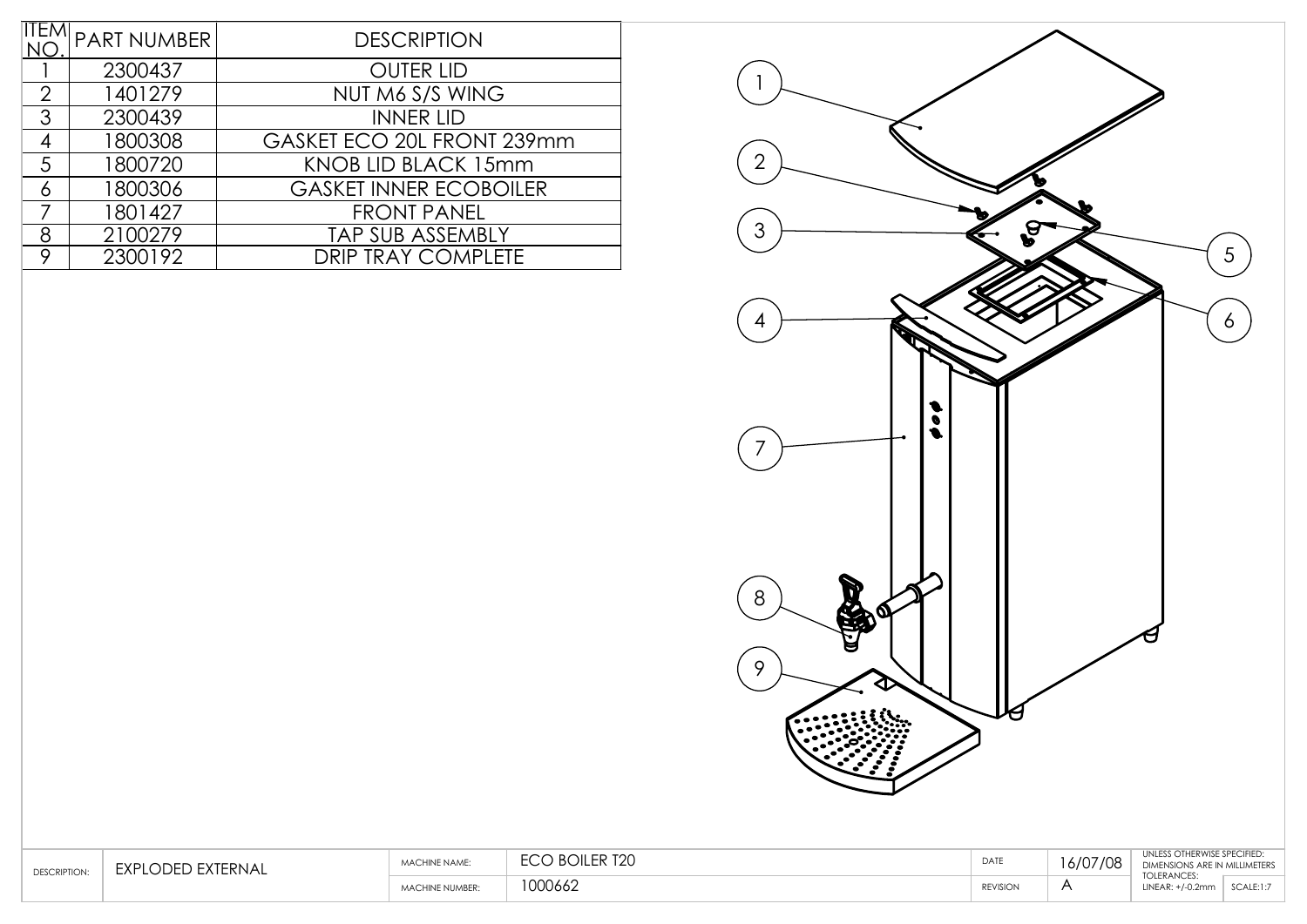|               | <b>PART NUMBER</b>                      | <b>DESCRIPTION</b>          |  |  |  |
|---------------|-----------------------------------------|-----------------------------|--|--|--|
|               |                                         |                             |  |  |  |
|               | <b>CLIP LATCH SELF MOUNT</b><br>1402146 |                             |  |  |  |
| $\mathcal{P}$ | 1402147                                 | <b>LATCH STUD M5 MALE</b>   |  |  |  |
| 3             | 1600349                                 | PCB ECOBOILER DISPLAY 10L   |  |  |  |
|               | 1502087                                 | THERMAL SWITCH 130 DEG      |  |  |  |
| 5             | 1800370                                 | GROMMET PVC 25 X 1.6 X 21mm |  |  |  |
|               | 1600345                                 | <b>ECO MAIN PCB</b>         |  |  |  |
|               | 1600691                                 | <b>THERMISTOR ASSEMBLY</b>  |  |  |  |
|               | 1801230                                 | PILLAR SUPPORT PCB          |  |  |  |



| DESCRIPTION | <b>FXPI</b><br>FRNA.<br>- 11N 11 | - NAMI<br><b>AAA</b>    | $D$ $D$ $E$ $D$ $T$ $D$ $T$ $D$ $T$ | DATE            | ( IN 7 IN 2<br>O/U | $\cdot$<br><b>TOLERANCES:</b>                   | <b>MILLIMETERS</b> |
|-------------|----------------------------------|-------------------------|-------------------------------------|-----------------|--------------------|-------------------------------------------------|--------------------|
|             |                                  | NE NUMBER<br><b>AAA</b> | 1000110<br>UUU662                   | <b>REVISION</b> |                    | $' \cup \cup \cup \cup \wedge \cup \vee \cdots$ | SCAIF:1:5          |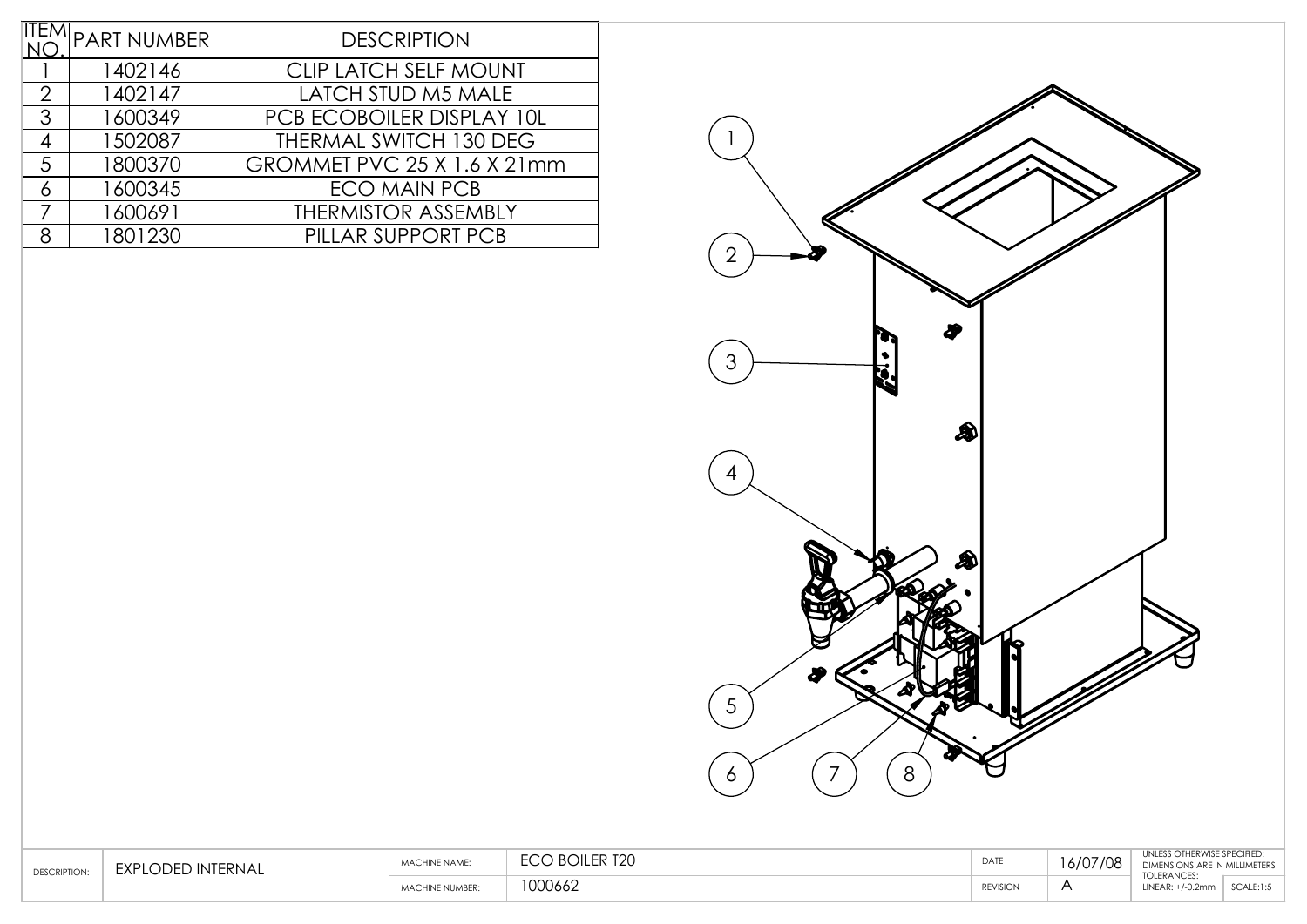|   | <b>PART NUMBER</b> | <b>DESCRIPTION</b>             |
|---|--------------------|--------------------------------|
|   | 2301463            | PROBE COMPLETE ASSEMBLY 40mm   |
|   | 1500985            | ELEMENT 2.8kW 230V             |
| հ | 1502190            | VALVE INLET SOLENOID 240V 3/4" |
|   | 1800690            | <b>WATER INLET HOSE WHITE</b>  |
|   |                    |                                |



| DESCRIPTION | INTERNAL<br>UTAWAY | - NAME. | I R∩II FR T2N<br>$-\sim$<br>1 L V | DATE            |  | <b>HERWISE SPECIFIED:</b><br>DIMENSIONS ARE IN MILLIMETERS. |           |
|-------------|--------------------|---------|-----------------------------------|-----------------|--|-------------------------------------------------------------|-----------|
|             |                    | NUMBER: | 1000622                           | <b>REVISION</b> |  | <b>TOLERANCES:</b><br>INEAD.                                | SCALE:1:5 |